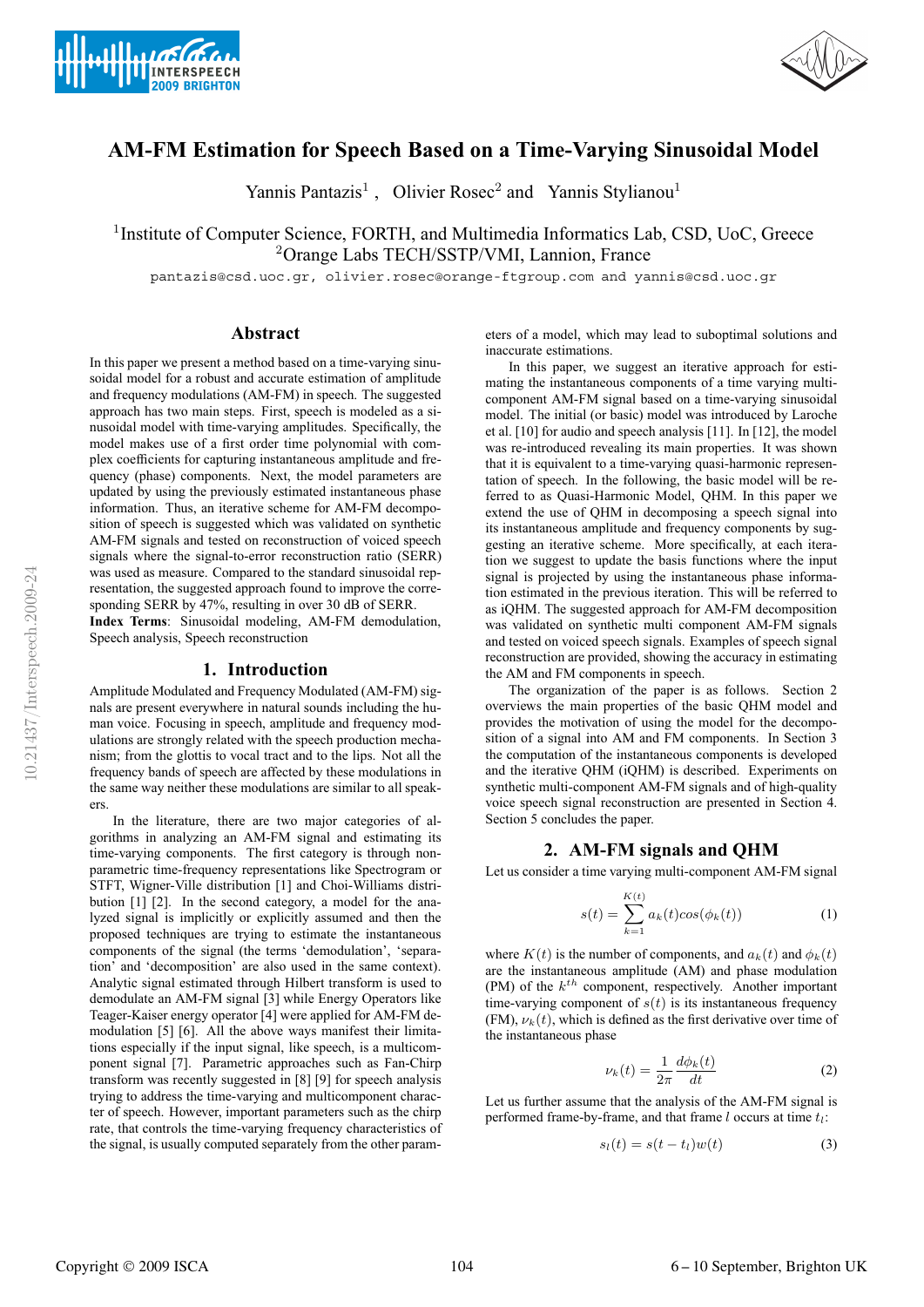where  $w(t)$  is the analysis window which is zero outside a symmetric interval  $[t_l - t_0, t_l + t_0]$  ( $t_l$  is considered as the center of analysis window). We suggest to model the  $l^{th}$  frame of  $s(t)$ , as

$$
y(t) = \left(\sum_{k=-K}^{K} (a_k + tb_k)e^{2\pi jf_k t}\right)w(t) - t_0 \le t \le t_0,
$$
\n(4)

where we shifted the analysis interval to the origin, i.e.,  $t =$  $t-t_l$  while we considered the number of components, K, to be constant over the analysis window. In (4),  $a_k$  and  $b_k$  denote the complex amplitude and complex slope of the  $k^{th}$  component. Assuming that  $K$  and frequencies  $f_k$  are known, the estimation of  $a_k$  and  $b_k$  is obtained by minimizing the mean-squared error between the model and the input signal. This leads to a simple least squares solution [11].

To better understand the connection between AM-FM signals and QHM we suggest further discussing the time and frequency domain properties of QHM.

#### **2.1. Time-Domain Properties of QHM**

From (4), it is easily seen that for each component the instantaneous amplitude for frame  $l$  is a time-varying function and it is given by

$$
M_k(t) = |a_k + tb_k|
$$
  
=  $\sqrt{(a_k^R + tb_k^R)^2 + (a_k^I + tb_k^I)^2}$  (5)

where  $x^R$  and  $x^I$  mean the real and imaginary parts of x, respectively. The instantaneous phase is given for each component by

$$
\Phi_k(t) = 2\pi f_k t + \angle (a_k + tb_k)
$$
  
= 
$$
2\pi f_k t + \alpha t \alpha n \frac{a_k^I + tb_k^I}{a_k^R + tb_k^R}
$$
 (6)

while the instantaneous frequency is given by

$$
F_k(t) = \frac{1}{2\pi} \frac{d\Phi_k(t)}{dt}
$$
  
=  $f_k + \frac{1}{2\pi} \frac{a_k^R b_k^I - a_k^I b_k^R}{M_k^2(t)}$  (7)

#### **2.2. Frequency-Domain Properties of QHM**

QHM can be written in frequency domain as:

$$
Y(f) = \sum_{k=-K}^{K} (a_k W(f - f_k) + jb_k W'(f - f_k))
$$
 (8)

where  $W(f)$  is the Fourier transform of the analysis window,  $w(t)$  and  $W'(f)$  is the derivative of  $W(f)$  over f. In [12], the projection of  $b_k$  to  $a_k$ 

$$
b_k = \rho_{1,k} a_k + \rho_{2,k} j a_k \tag{9}
$$

was suggested where  $ja_k$  denotes the perpendicular (vector) to  $a_k$ . Also it was shown that for small values of  $\rho_{2,k}$  the kth component of  $Y(f)$  can be approximated by:

$$
Y_k(f) \approx a_k \left[ W(f - f_k - \frac{\rho_{2,k}}{2\pi}) + j\rho_{1,k} W'(f - f_k) \right]
$$
(10)

Going back to the time domain, the kth component of  $y(t)$  is written as:

$$
y_k(t) \approx a_k \left[ e^{j(2\pi f_k + \rho_{2,k})t} + \rho_{1,k} t e^{j2\pi f_k t} \right] w(t) \tag{11}
$$

In (11), the term  $\rho_{1,k}$  admits the following expression:

$$
\rho_{1,k} = \frac{\frac{dM_k(t)}{dt}|_{t=0}}{M_k(0)}\tag{12}
$$

and thus provides the normalized slope of the instantaneous amplitude of the kth component at the center of the analysis window. The term  $\rho_{2,k}$  can be expressed as

$$
\rho_{2,k} = \frac{a_k^R b_k^I - a_k^I b_k^R}{M_k^2(0)}
$$

and then from (7) it follows that:

$$
F_k(0) = f_k + \frac{\rho_{2,k}}{2\pi}
$$
 (13)

Thus,  $\rho_{2,k}$  is the mismatch between the analysis frequency  $f_k$ and the value of the instantaneous frequency at the center of analysis window. In [12],  $\rho_{2,k}$  was used to adjust the analysis frequencies, thus providing robust and accurate representation of nearly-harmonic signals like speech [12].

### **2.3. Motivation**

The motivation of using QHM for AM-FM decomposition stems from the Taylor series expansion of the instantaneous phase of kth component in (1). At the center of the analysis window (i.e. relative time equals to zero) we have:

$$
\phi_k(t) = 2\pi \zeta_k t + \sum_{i=0}^{\infty} \phi_{k,i} \frac{t^i}{i!}
$$
 (14)

where  $\zeta_k$  is the carrier frequency while  $\phi_{k,i}$  are the Taylor series coefficients.  $\phi_{k,0}$  accounts for the phase offset of the kth component while  $\phi_{k,1}$  can be viewed as a frequency mismatch of the carrier frequency. Then, from (2) and (14), the instantaneous frequency of the kth component is given at the center of the analysis window by

$$
\nu_k(0) = \zeta_k + \frac{\phi_{k,1}}{2\pi} \tag{15}
$$

Let us assume that the carrier frequencies,  $\zeta_k$ , are known or have been estimated and set  $f_k = \zeta_k$ . We suggest then that the frequency mismatch,  $\phi_{k,1}$ , can be estimated by the correction term  $\rho_{2,k}$  of QHM:  $\hat{\phi}_{k,1} = \rho_{2,k}$ . If our suggestion is valid, this leads to a simple method for the estimation of the instantaneous frequency  $\nu_k(t)$  at the center of the analysis window (i.e.,  $\nu_k(0)$ ).

# **3. Computing the instantaneous components**

We are now able to analytically develop the AM-FM decomposition algorithm. Let  $a_{k,l}$  and  $b_{k,l}$  denote the complex amplitude and slope estimated at time  $t<sub>l</sub>$ . Then, given an initial estimate of the instantaneous frequency,  $\hat{\nu}_k(t_0)$ , the algorithm has two main steps.

For  $l = 1, 2, ...$ 

1. Compute the  $a_{k,l}$  and  $b_{k,l}$  through Least Squares (LS) using  $f_k^l = \hat{\nu}_k(t_{l-1}).$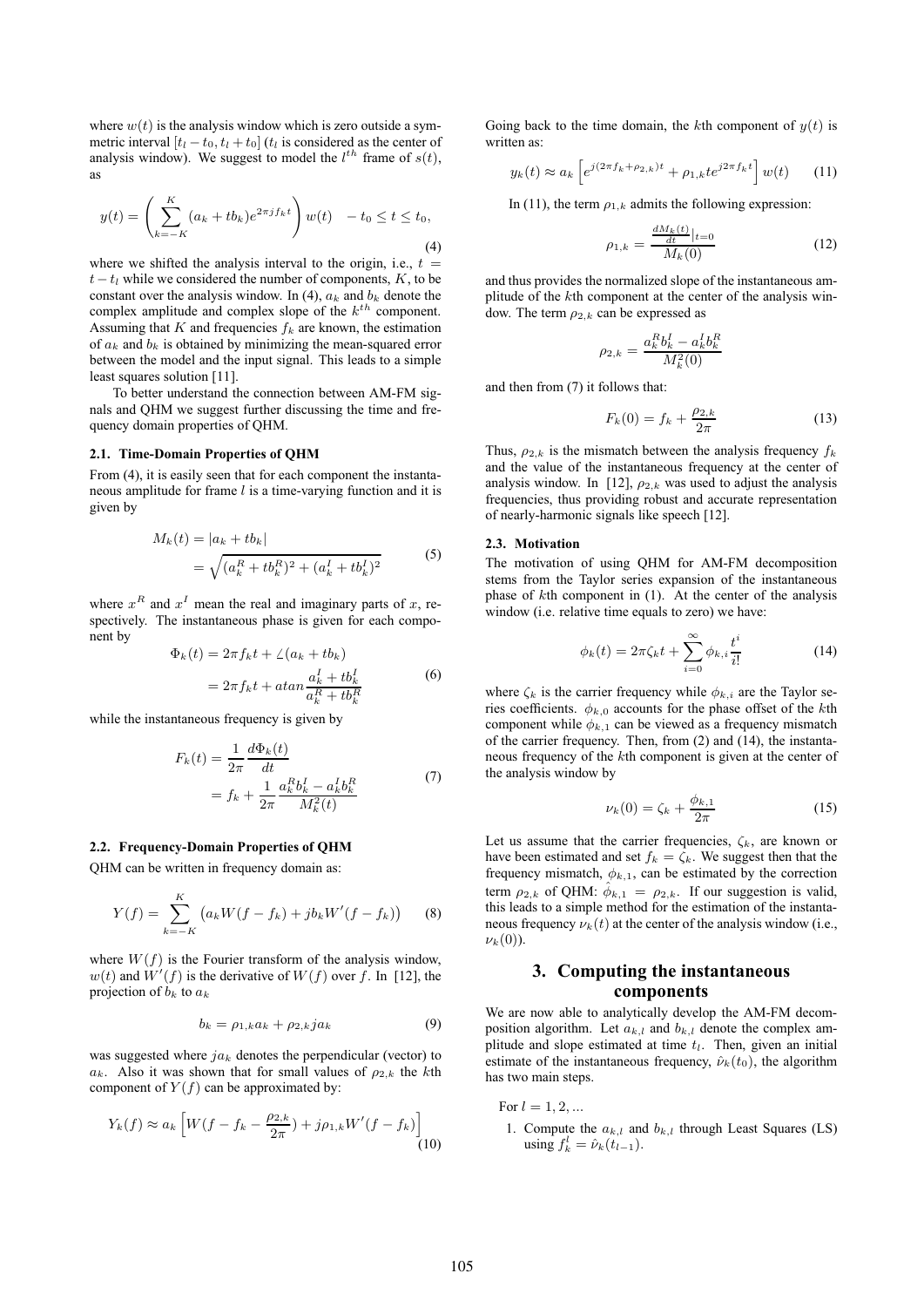2. Compute instantaneous components.

| For $k = 1 \dots K$ :                                          |                    |
|----------------------------------------------------------------|--------------------|
| $\hat{a}_k(t_l) = M_k(0)$                                      | for $t = 0$ in (5) |
| $\hat{\phi}_k(t_l) = \Phi_k(0)$<br>$\hat{\nu}_k(t_l) = F_k(0)$ | for $t = 0$ in (6) |
|                                                                | for $t = 0$ in (7) |

3. Move to the next time instant  $t_{l+1}$  and go to 1).

The algorithm is intuitively simple, and, as concerns its complexity, the most time-consuming part is the computation of  $a_{k,l}$  and  $b_{k,l}$  via LS at each time step. The cost is  $O((2K)^3 + 2KN)$ , where N is the length of the window in samples and  $K$  is the number of components. For comparison purposes, when there is only one component, the complexity of each step is  $O(2N)$  with N quite small, which is comparable to algorithms with very low complexity such as the DESA algorithm [5].

### **3.1. Importance of Window Length**

From (4) and since  $f_k$  are considered to be known and  $a_k$  and  $b_k$ are complex numbers, it follows that there are 4K unknowns to estimate at each analysis frame, where  $K$  is the number of components. Then, the length of the analysis window in samples should be at least  $4K$ . Moreover, low frequency components need larger windows, and an empirical choice for the analysis window length is  $2\left\lfloor \frac{f_s}{\min f_k} \right\rfloor$ . Furthermore, when the AM-FM signal is contaminated by noise, more samples (larger window) are needed in order to perform more robust estimation. On the other hand, the approximation in (10) is less valid when larger windows are used. For that reason, we suggest as general rule to use window lengths as small as possible.

#### **3.2. Iterative Estimation**

Motivated by the results presented previously, we suggest an iterative algorithm for estimating the instantaneous amplitude and frequency components of a signal. First, we assume that the input signal was already analyzed by QHM and an estimate of the instantaneous phase  $\hat{\phi}_k(t_l)$  for each component was obtained, where  $t_l$  denotes the centers of the analysis windows. From these phase estimations, we can furthermore estimate the evolution of phase information ∀t by using interpolator functions like spline. However, to reduce the errors caused by such an interpolation approach, we perform analysis at every sample. We then suggest to update the analysis basis functions of QHM using the estimated instantaneous phase information,  $\phi_k(t)$ :

$$
y(t) = \left(\sum_{k=1}^{K} (a_k + tb_k)e^{j\hat{\phi}_k(t)}\right)w(t), \ t \in [-t_0, t_0] \quad (16)
$$

The estimation of the complex amplitudes and complex slopes is again performed by Least Squares.

### **4. Validation and Testing**

To support our suggestions, let us first consider a twocomponent AM-FM signal which contains sinusoidally timevarying amplitude and frequency components

$$
s(t) = 2(1 + 0.4\cos(2\pi 30t))e^{j(2\pi 700t + \cos(2\pi 130t))}
$$
  
+ 2(1 + 0.3\cos(2\pi 50t))e^{j(2\pi 1000t + \cos(2\pi 130t))}(17)

which was constructed using a sampling frequency of  $8000Hz$ . It is worth noting that the modulation of the frequency component is considered rather fast (13 cycles in 0.1s period).

The instantaneous amplitude and frequency components of the input signal are depicted in Fig. 1 as solid lines. Applying the QHM analysis procedure on the input signal, a first estimation of these instantaneous components is obtained. For this, a squared Hamming window of duration 16ms was used and a hop size of one sample was applied. We assumed that there was a frequency mismatch between the input frequencies  $(\zeta_k)$  and the analysis frequencies  $(f_k)$ , of  $32Hz$  for both components.



Figure 1: *The estimated and the true amplitude and frequency components of an AM-FM signal with sinusoidal amplitude and phase modulation.*

The estimated instantaneous amplitude and frequency components by QHM are also shown in Fig. 1 using bold dashed lines. Although the estimated amplitude components are comparable to the corresponding true information, the errors in the estimation of the instantaneous frequency components are not negligible. Nevertheless, we used this information in updating the bases function where the input signal is projected, as it was suggested in the iQHM algorithm. At every iteration, the instantaneous phase estimated in the previous iteration is used. After 15 iterations, the estimation of the instantaneous amplitudes and frequencies of the signal is highly improved as can be seen in Fig. 1 (bold solid line). More iterations were not found to further improve the results. Performance details for QHM and iQHM, using the mean absolute error in the estimation of the amplitudes and the frequencies of the input signal, are provided in Table 1.

Table 1: *Mean Absolute Error for QHM and iQHM for the twocomponent signal in (17).*

|               | AM1              | AM2  | $FM1$ (Hz) FM2 (Hz) |       |
|---------------|------------------|------|---------------------|-------|
| OHM, 16ms     | $\parallel$ 0.36 | 0.37 | 69.99               | 69.74 |
| iOHM 15, 16ms | $\parallel$ 0.05 | 0.11 | 21.43               | 20.14 |

Let us now present results from speech analysis and reconstruction using the estimations of instantaneous amplitudes and frequencies provided by iQHM. Since we perform an analysis at every sample (hop size) of the signal, it would be interesting to compare the suggested approach to a much simpler and standard approach. For example, in each analysis frame, we may compute the Fourier transform of the windowed signal, and then by peak picking in the magnitude spectrum, to compute the amplitudes, frequencies and phases. The analysis window is then shifted by one sample and the above computations are